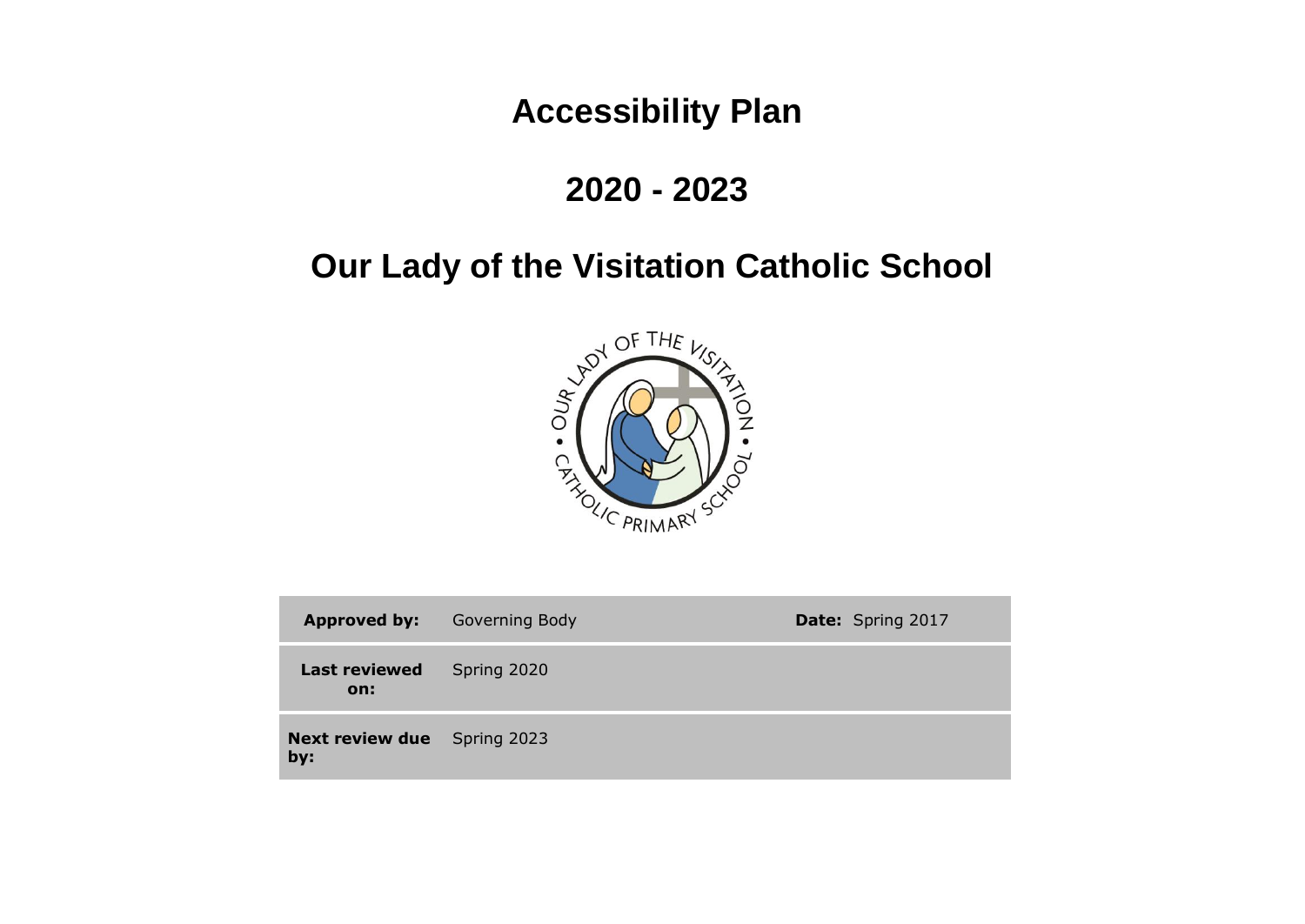### **Contents**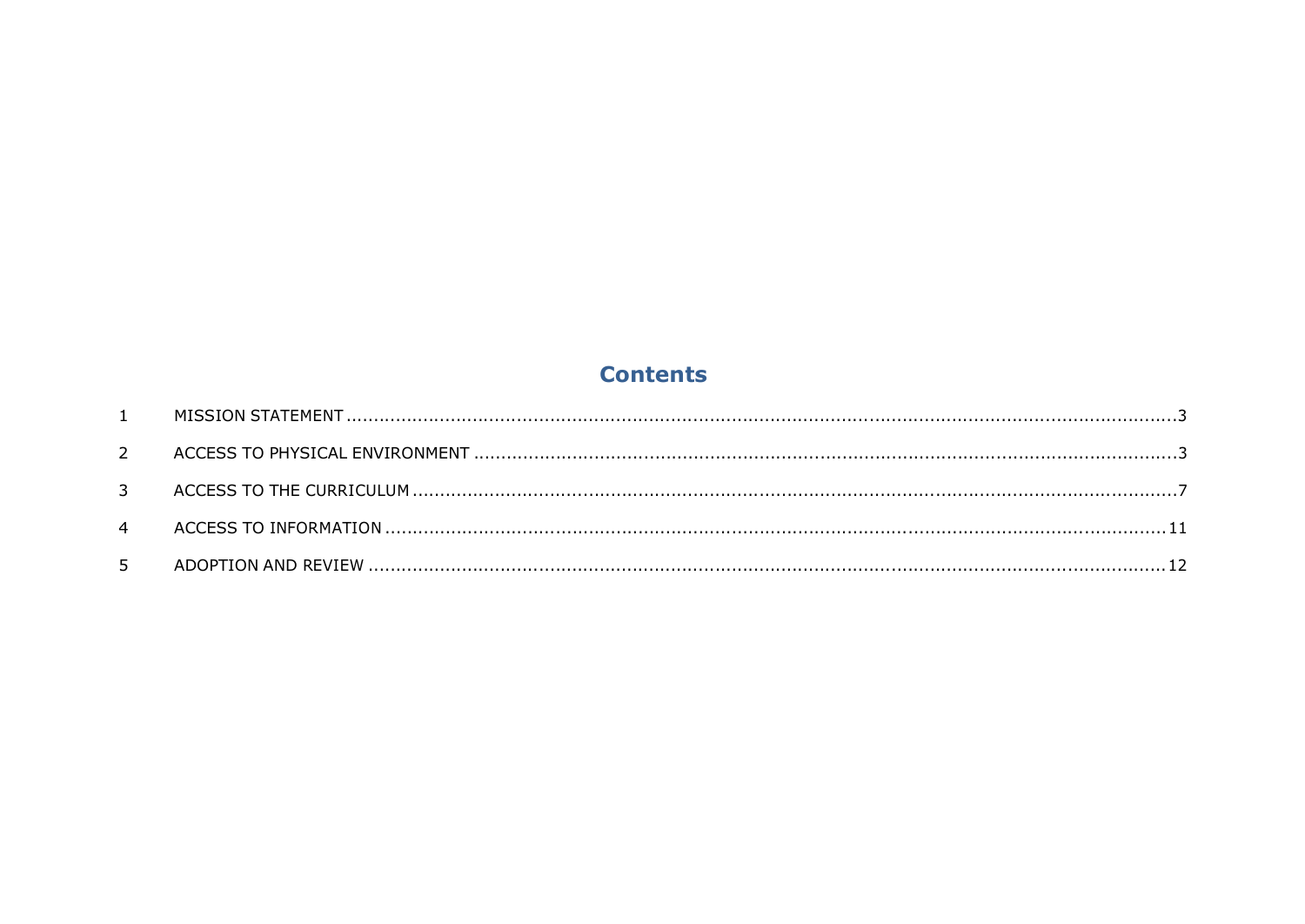#### **1 Mission Statement**

## *"we learn, love and grow through Christ"*

### **2 Access to Physical Environment**

|                   | <b>Targets</b>                                                     | <b>Strategies</b>                                                                                                                                                                                                                                                                                                                                                             | <b>Timescale</b> | <b>Responsibility</b>                         | <b>Success Criteria</b>                          |
|-------------------|--------------------------------------------------------------------|-------------------------------------------------------------------------------------------------------------------------------------------------------------------------------------------------------------------------------------------------------------------------------------------------------------------------------------------------------------------------------|------------------|-----------------------------------------------|--------------------------------------------------|
| <b>Short Term</b> | Improve the school's<br>physical<br>environment                    | The school will take<br>account of the needs<br>of pupils, staff and<br>visitors with physical<br>difficulties and<br>sensory impairments<br>when planning and<br>undertaking future<br>improvements and<br>refurbishments of<br>the site and<br>premises, such as<br>improved access,<br>lighting, and colour<br>schemes, and more<br>accessible facilities<br>and fittings. | Ongoing          | Headteacher, Site<br>manager and<br>Governors | Enabling needs to<br>be met where<br>possible.   |
|                   | Ensure visually<br>stimulating<br>environment for all<br>children. | Colourful, lively<br>displays in<br>classrooms and<br>inviting role play<br>areas.                                                                                                                                                                                                                                                                                            | Ongoing          | Teaching and non-<br>teaching staff           | Lively and inviting<br>environment<br>maintained |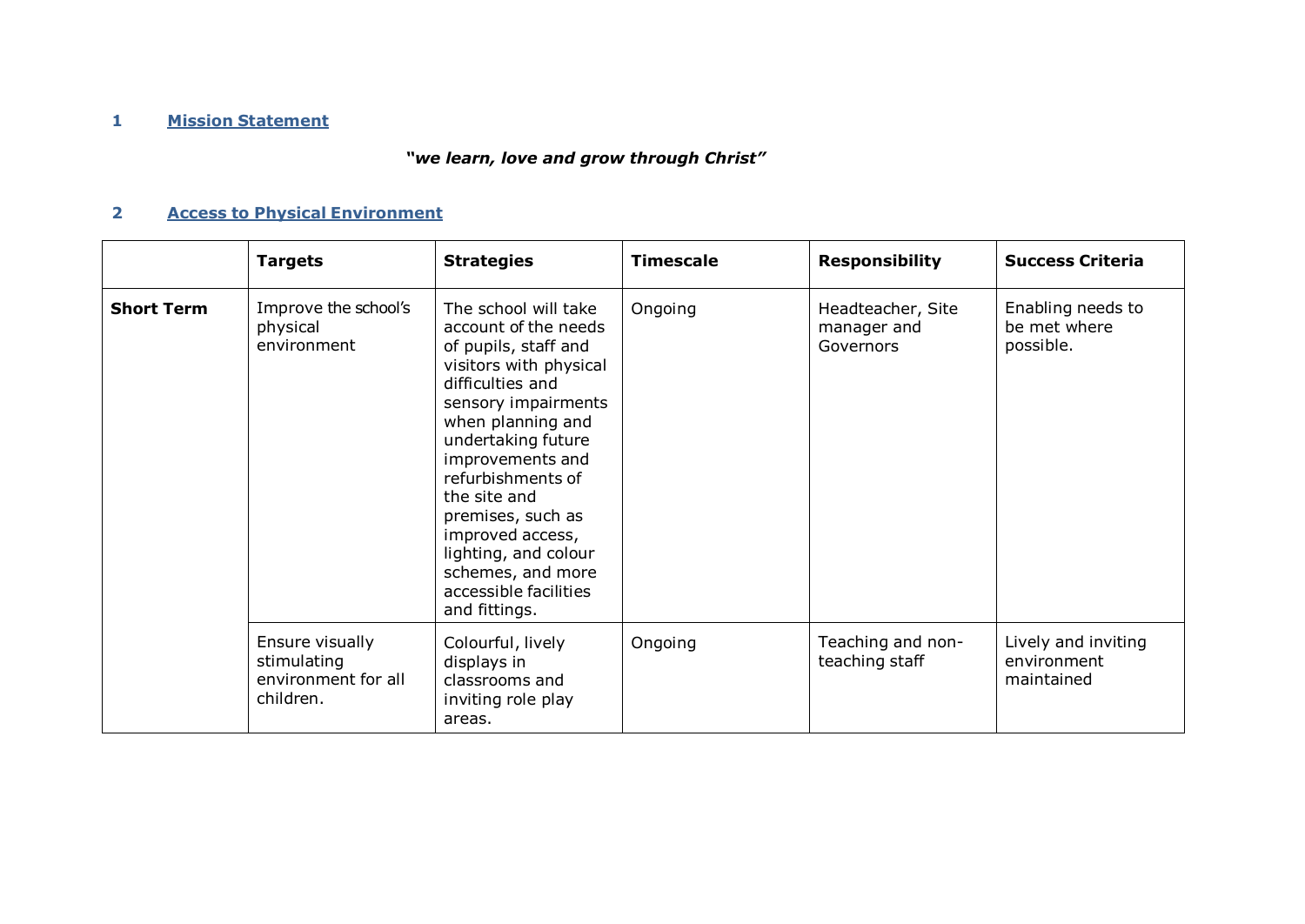| <b>Targets</b>                                                     | <b>Strategies</b>                                                                                                                                                                                                                                                                                                                                                                                                                           | <b>Timescale</b>               | <b>Responsibility</b>               | <b>Success Criteria</b>                        |
|--------------------------------------------------------------------|---------------------------------------------------------------------------------------------------------------------------------------------------------------------------------------------------------------------------------------------------------------------------------------------------------------------------------------------------------------------------------------------------------------------------------------------|--------------------------------|-------------------------------------|------------------------------------------------|
| Ensuring all with a<br>disability are able to<br>be involved.      | Create access<br>plans for individual<br>disabled children<br>as part of their<br>provision<br>Undertake<br>confidential survey<br>of staff and<br>governors to<br>ascertain access<br>needs and make<br>sure they are met in<br>the school and<br>meetings etc.<br>Include questions<br>in the confidential<br>pupil information<br>questionnaire<br>about<br>parents/carers'<br>access needs and<br>ensure they are<br>met in all events. | To be constantly<br>reviewed   | Teaching and non-<br>teaching staff | Enabling needs to<br>be met where<br>possible. |
| To ensure that the<br>medical needs of all<br>pupils are met fully | To conduct parent<br>interviews, liaise<br>with external                                                                                                                                                                                                                                                                                                                                                                                    | With immediate<br>effect to be | Inclusion Lead.                     | Enabling needs to<br>be met where<br>possible. |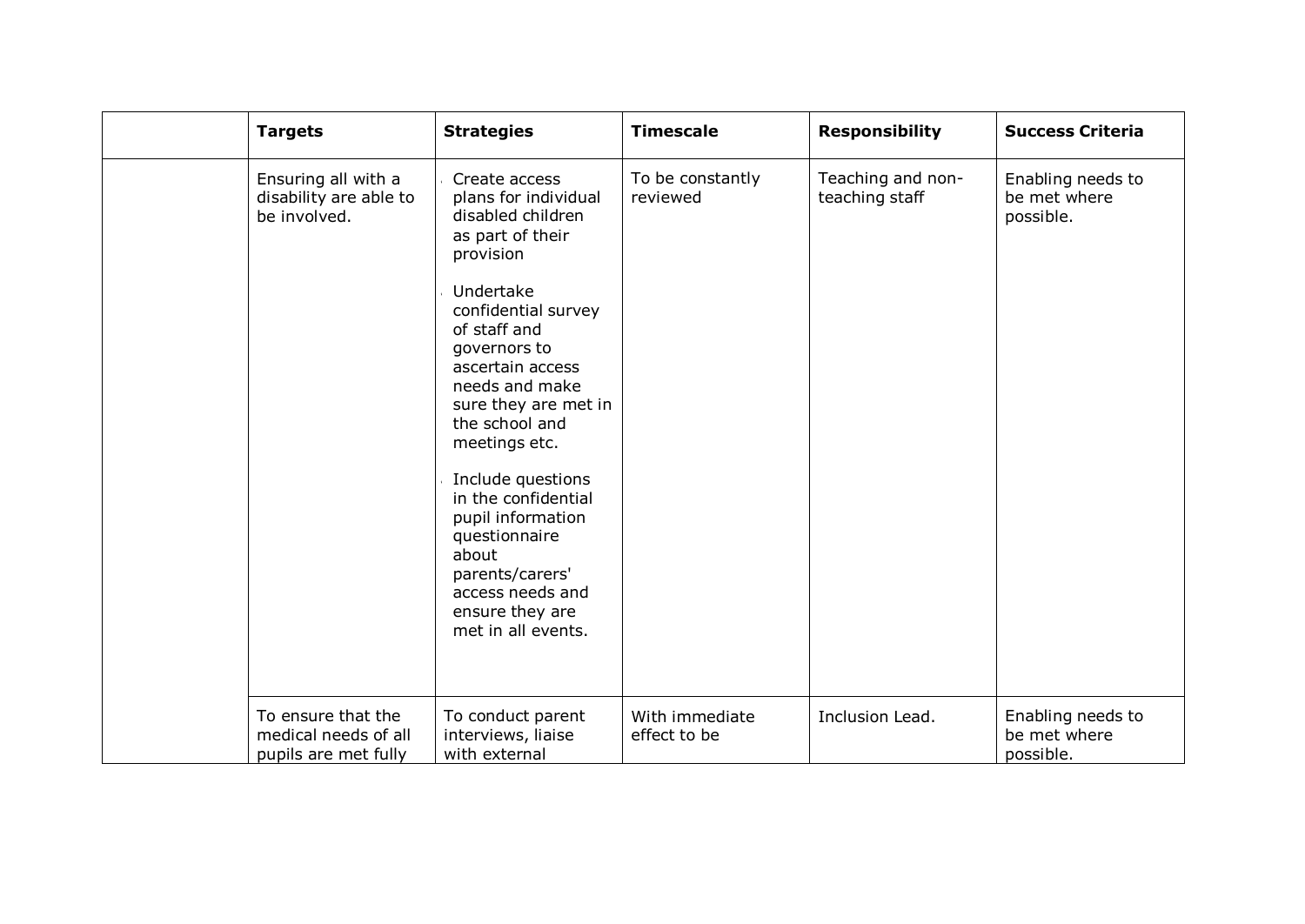| <b>Targets</b>                                                           | <b>Strategies</b>                                                                                                                                                                                                                                                                                                                                                              | <b>Timescale</b>             | <b>Responsibility</b>                               | <b>Success Criteria</b>                                                                                                                                           |
|--------------------------------------------------------------------------|--------------------------------------------------------------------------------------------------------------------------------------------------------------------------------------------------------------------------------------------------------------------------------------------------------------------------------------------------------------------------------|------------------------------|-----------------------------------------------------|-------------------------------------------------------------------------------------------------------------------------------------------------------------------|
| within the capability<br>of the school.                                  | agencies, identifying<br>training needs and<br>establish individual<br>protocols where<br>needed.                                                                                                                                                                                                                                                                              | constantly reviewed          | <b>Welfare Officer</b><br>Occupational<br>Therapist |                                                                                                                                                                   |
| Ensuring disabled<br>parents have every<br>opportunity to be<br>involved | Utilise disabled<br>parking spaces for<br>disabled to drop off<br>& collect children<br>Arrange<br>interpreters from<br>the RNID to<br>communicate with<br>deaf parents<br>offer a telephone<br>call to explain<br>letters home for<br>some parents who<br>need this<br>adopt a more<br>proactive approach<br>to identifying the<br>access requirements<br>of disabled parents | To be constantly<br>reviewed | Whole school team                                   | To ensure that<br>disabled parents are<br>not discriminated<br>against and are<br>encouraged to take<br>interest and be<br>involved in their<br>child's education |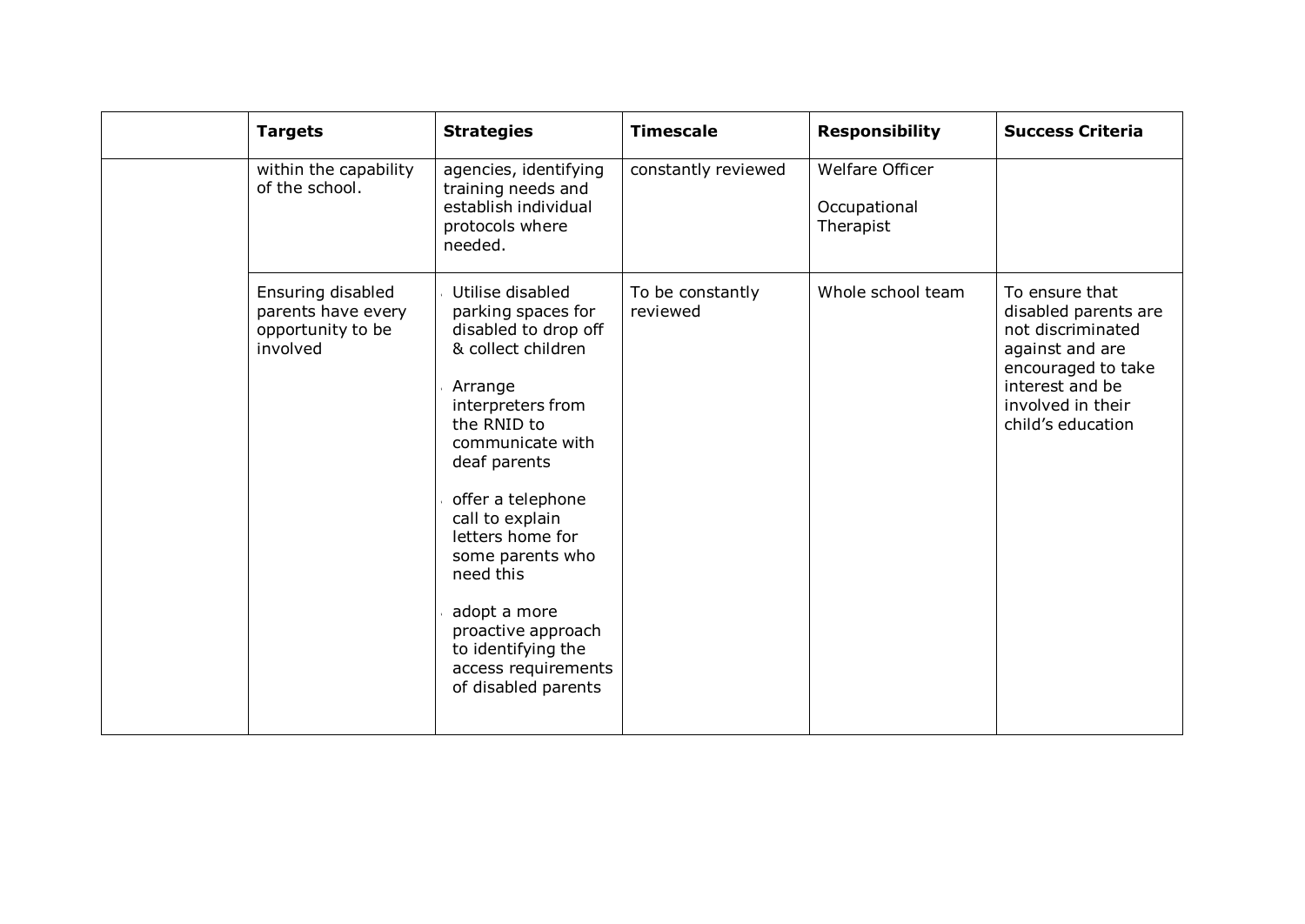|                    | <b>Targets</b>                                                     | <b>Strategies</b>                                                                                                                                       | <b>Timescale</b>          | <b>Responsibility</b>                                           | <b>Success Criteria</b>                         |
|--------------------|--------------------------------------------------------------------|---------------------------------------------------------------------------------------------------------------------------------------------------------|---------------------------|-----------------------------------------------------------------|-------------------------------------------------|
| <b>Medium Term</b> | To ensure safe<br>access to all<br>children at all<br>times.       | $H&S$ visits - with<br>SBM, Governor and<br>Site Manager<br>Review access<br>arrangements in the<br>morning and<br>consider alternative<br>arrangements | Every term<br>As and when | SBM and H&S<br>Governors with<br>Site Manager                   | Reported to<br>Governors three<br>times a year. |
| <b>Long Term</b>   | Continue to develop<br>playground facilities.                      | Look for funding<br>opportunities                                                                                                                       | Ongoing                   | Whole school<br>approach                                        | Inclusive child-<br>friendly play areas.        |
|                    | To<br>paths<br>ensure<br>around school are as<br>safe as possible. | Communication with<br>parents via safety<br>messages<br>/letters/walk to<br>school week                                                                 | Ongoing                   | <b>PSHE Co-ordinator</b><br><b>SLT</b>                          | No accidents                                    |
|                    | To maintain<br>accreditation of<br><b>Healthy Schools</b><br>award | Continue to work<br>towards Healthy<br>Schools                                                                                                          | Annually                  | PSHE/Healthy School<br>Co-ordinator<br>Whole school<br>approach | Achievement of<br>award                         |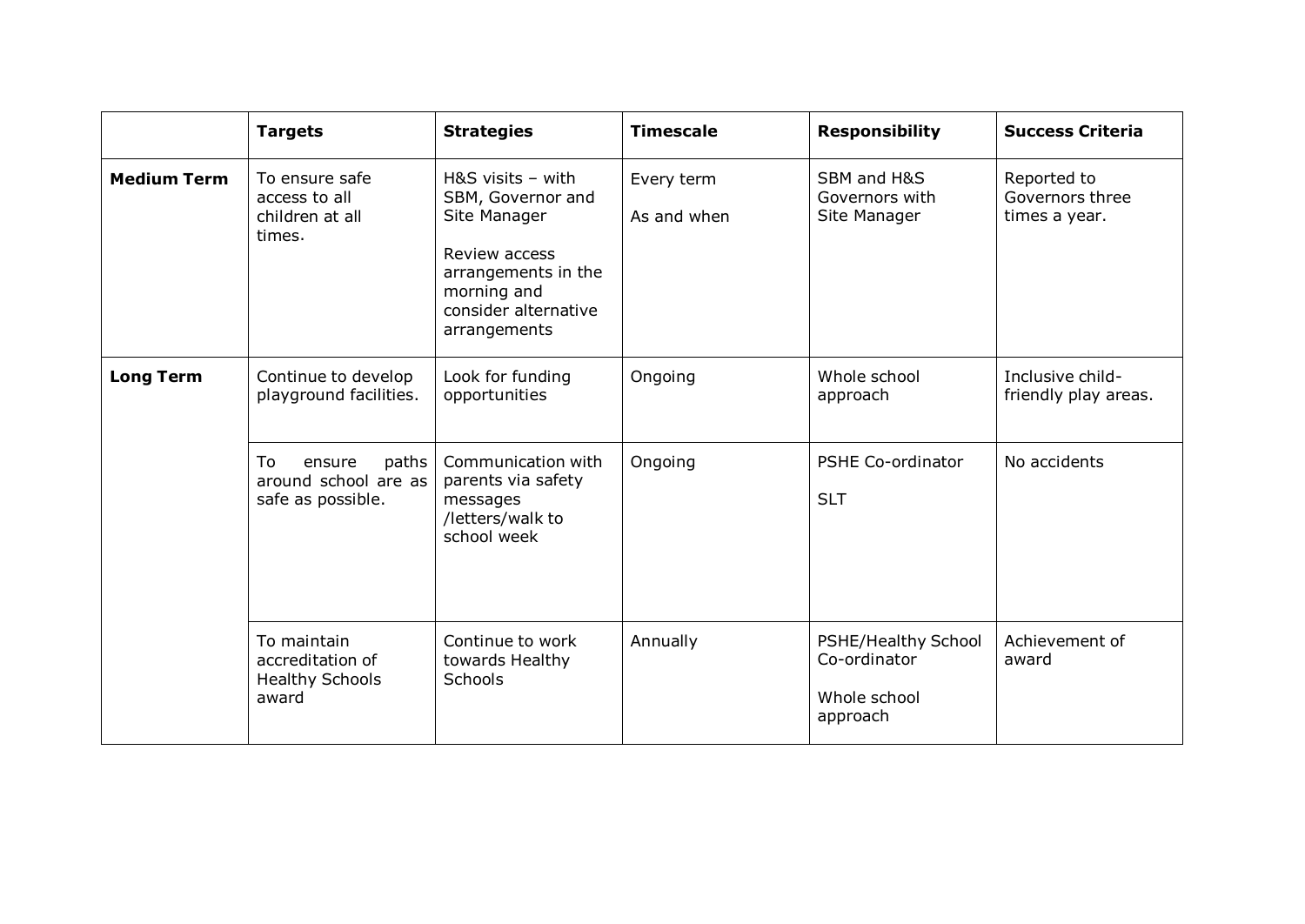#### **3 Access to the Curriculum**

|                   | <b>Targets</b>                                                                                                                                                                                      | <b>Strategies</b>                                                                                             | <b>Timescale</b>          | <b>Responsibility</b>   | <b>Success Criteria</b>                                                                                                                                                                              |
|-------------------|-----------------------------------------------------------------------------------------------------------------------------------------------------------------------------------------------------|---------------------------------------------------------------------------------------------------------------|---------------------------|-------------------------|------------------------------------------------------------------------------------------------------------------------------------------------------------------------------------------------------|
| <b>Short Term</b> | Ensure all staff are<br>aware of changing<br>needs of all children<br>Ensure LSA staff have<br>relevant training to<br>match needs of pupils<br><b>Improve Audio Visual</b><br>methods for learning | <b>SEN Updates</b><br>Appraisal<br>In House training<br>Staff/pupil training<br>on up coming<br>events.       | On going                  | <b>Inclusion Leader</b> | Raised awareness<br>of SEN needs in<br>the school<br>Increased<br>confidence of LSAs<br>to support needs of<br>children<br>within curricula<br>context<br>Audio visual<br>learners needs<br>improved |
|                   | To liaise with Nursery<br>providers to review<br>potential intake for<br>September                                                                                                                  | To identify pupils<br>who may need<br>additional to or<br>different from<br>provision for<br>September Intake | Review every<br>September | <b>EYFS Lead</b>        | Procedures/equipmen<br>t/ ideas set in place<br>since September<br>2014 with yearly<br>reviews                                                                                                       |
|                   | To review all<br>statutory policies to<br>ensure that they<br>reflect inclusive<br>practice and<br>procedure                                                                                        | To comply with the<br>Equality Act 2010                                                                       | Ongoing                   | HT & SBM<br>Governors   | All policies clearly<br>reflect inclusive<br>practice and<br>procedure                                                                                                                               |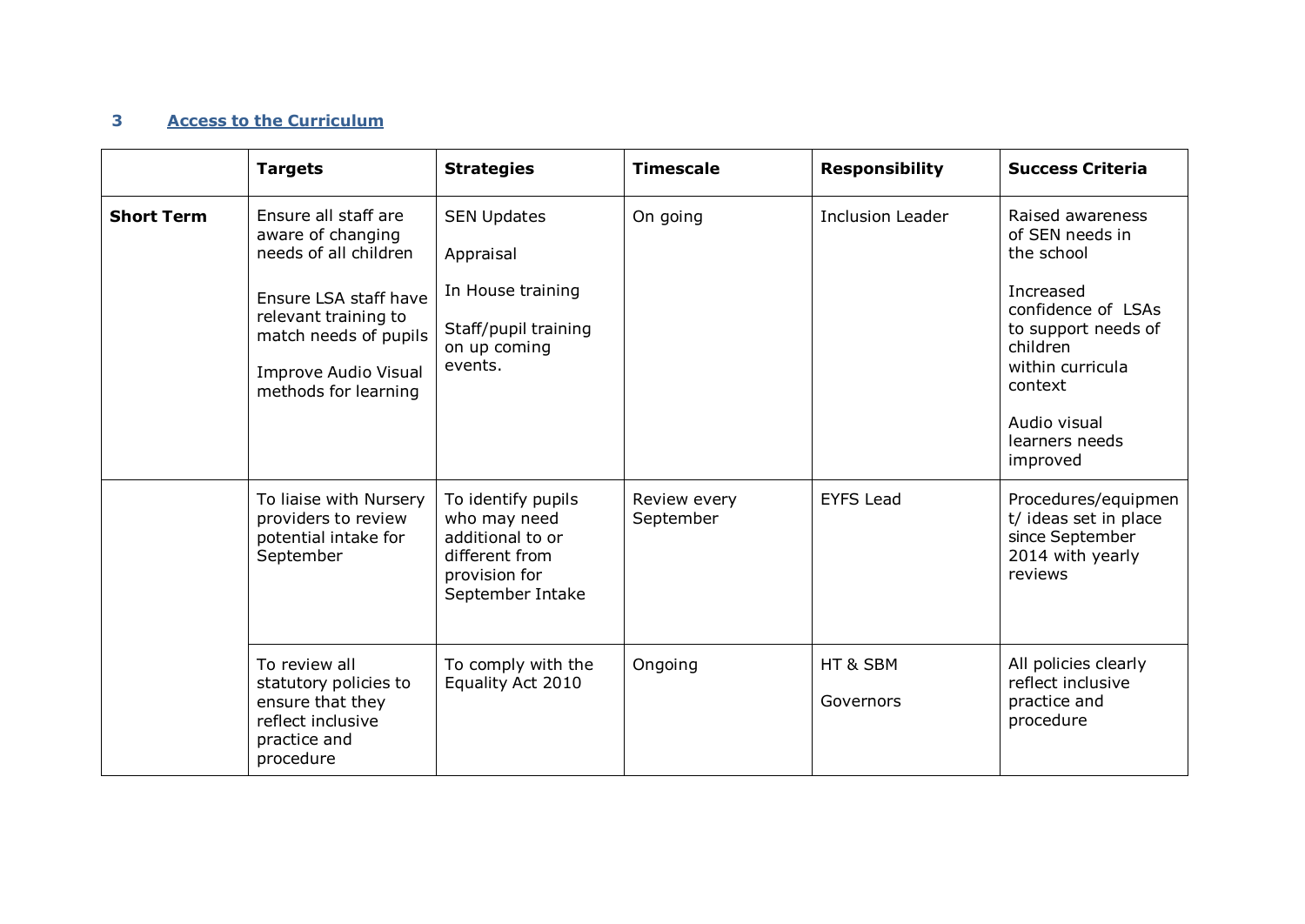| To establish close<br>liaison with parents                                                                                                                                         | To ensure<br>collaboration and<br>sharing between<br>school and families.                                                                                                                                                                                                                 | Ongoing | <b>HT</b><br>All teachers                                   | Clear<br>collaborative<br>working<br>approach                                                                                 |
|------------------------------------------------------------------------------------------------------------------------------------------------------------------------------------|-------------------------------------------------------------------------------------------------------------------------------------------------------------------------------------------------------------------------------------------------------------------------------------------|---------|-------------------------------------------------------------|-------------------------------------------------------------------------------------------------------------------------------|
| To establish close<br>liaison with outside<br>agencies for pupils<br>with ongoing health<br>needs. Eg Children<br>with severe asthma,<br>epilepsy, diabetes or<br>mobility issues. | To ensure<br>collaboration<br>between all key<br>personnel                                                                                                                                                                                                                                | Ongoing | <b>SENCo</b><br>Lead First Aider<br>TAs<br>Outside agencies | Clear<br>collaborative<br>working<br>approach                                                                                 |
| To ensure full access<br>to the curriculum for<br>all children                                                                                                                     | Outside Play visits;<br>Employment of<br>specialist advisory<br>teachers; CPD for<br>staff and:<br>A differentiated<br>curriculum with<br>alternatives<br>offered.<br>The use pre key<br>stage standards to<br>assist in developing<br>learning<br>opportunities for<br>children and also | Ongoing | Teachers<br>Inclusion<br>Ed Psych                           | Advice taken and<br>strategies evident<br>in classroom<br>practice.<br>ASD children<br>supported and<br>accessing curriculum. |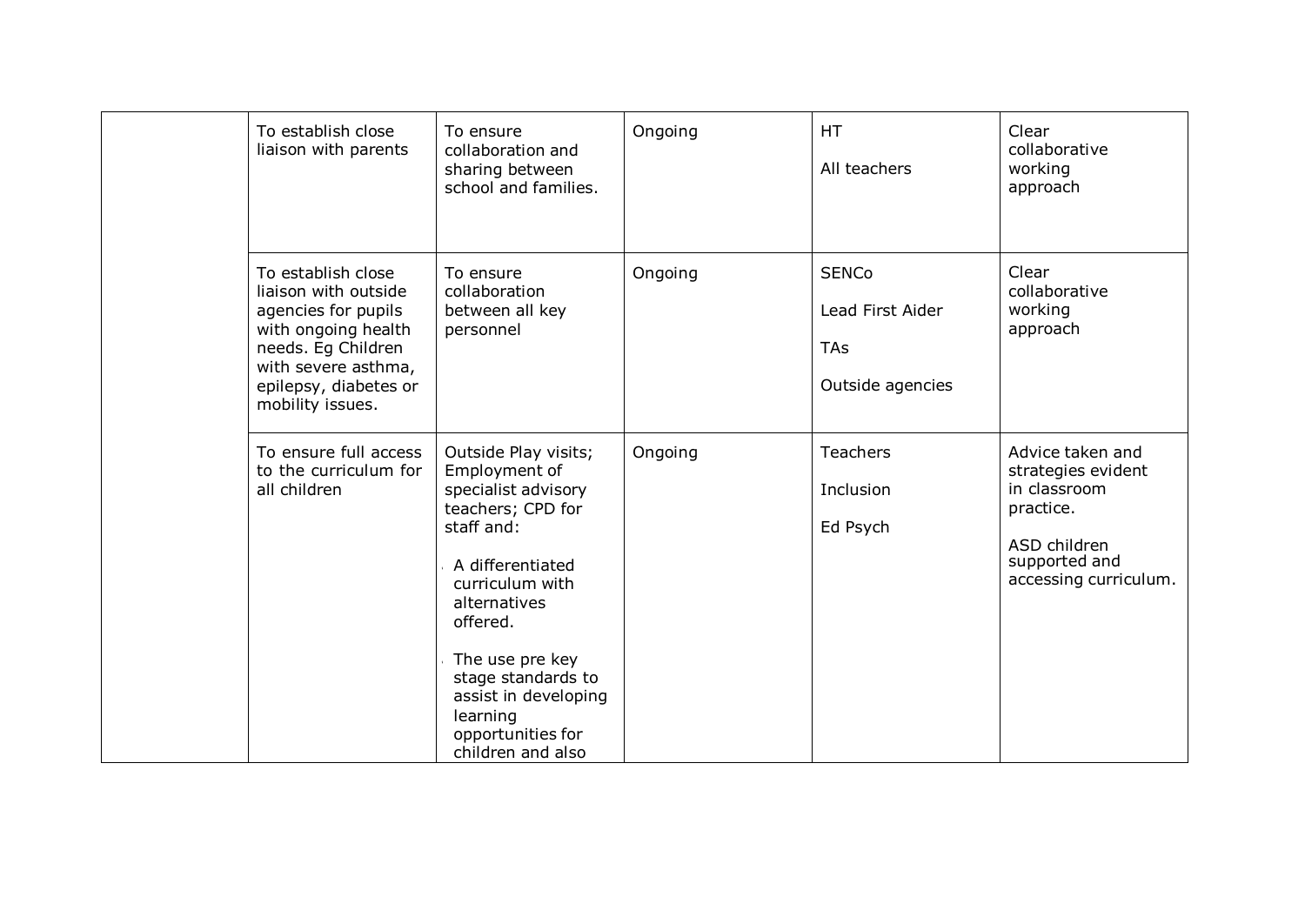|                    |                                                      | in assessing<br>progress in<br>different subjects<br>A range of support<br>staff including<br>trained teaching<br>assistants<br>Multimedia<br>activities to<br>support most<br>curriculum areas<br>Use of interactive<br>ICT equipment<br>Specific equipment<br>sourced |         |                           |                                                             |
|--------------------|------------------------------------------------------|-------------------------------------------------------------------------------------------------------------------------------------------------------------------------------------------------------------------------------------------------------------------------|---------|---------------------------|-------------------------------------------------------------|
| <b>Medium Term</b> | To finely review<br>attainment of all SEN<br>pupils. | Inclusion/Class<br>teacher<br>meetings/Pupil<br>progress<br>Scrutiny of<br>assessment system<br>Regular liaison with<br>parents                                                                                                                                         | Termly  | Team Leaders<br>Inclusion | Provision mapping<br>shows clear steps<br>and progress made |
|                    | To monitor<br>attainment of More                     | Policy and Most<br>Able list to be                                                                                                                                                                                                                                      | Ongoing | <b>Inclusion Leader</b>   | More Able children<br>making MEP<br>progress.               |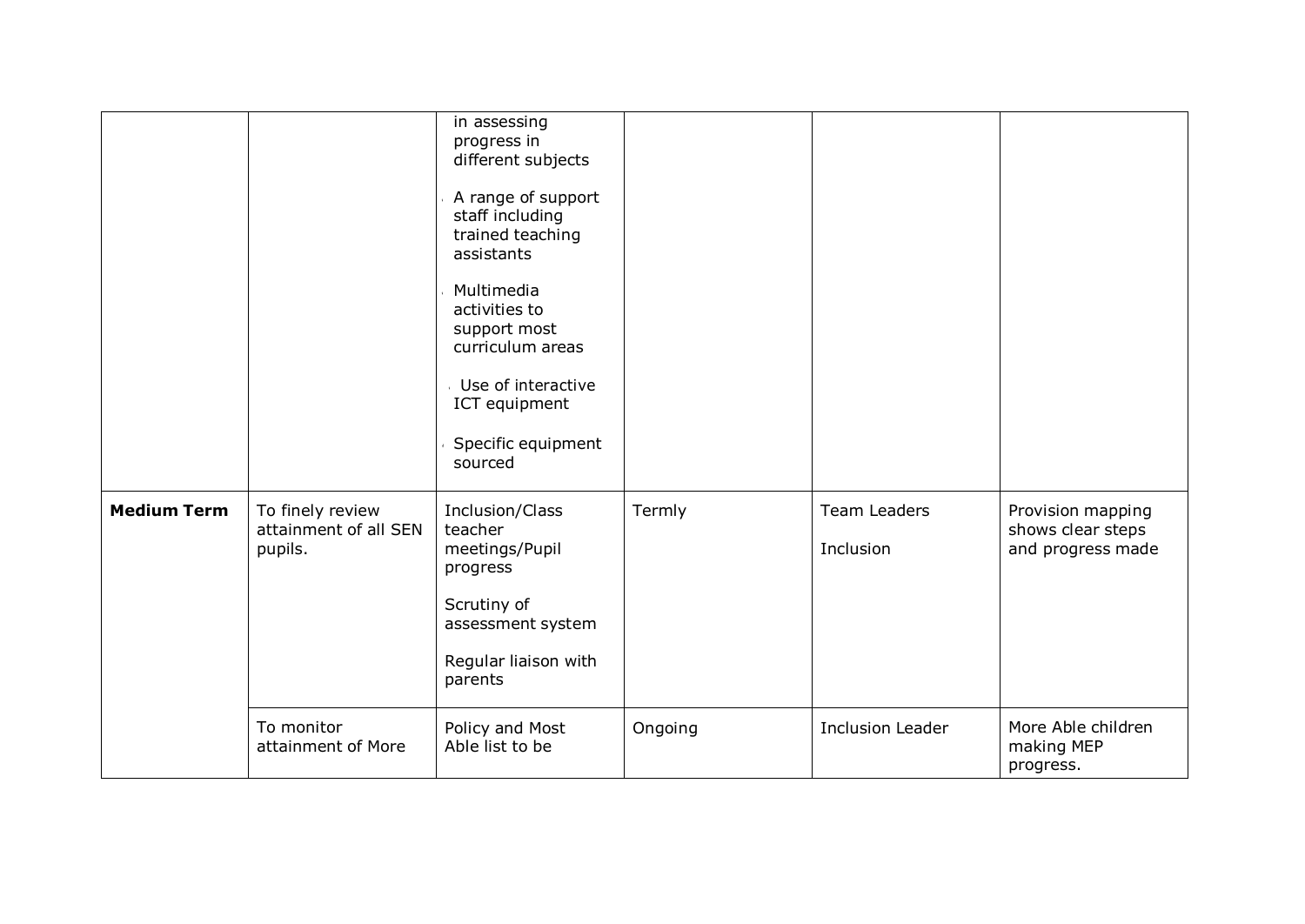| Able.                                                                                                                                                                | updated<br>More Able booster<br>groups/activities<br><b>Monitor More Able</b><br>list                                                                                                                                                                                                                                                                                                                                                 | Annually | Class teachers           | Achieving<br>above average<br>results                                                                                                                                                                                                       |
|----------------------------------------------------------------------------------------------------------------------------------------------------------------------|---------------------------------------------------------------------------------------------------------------------------------------------------------------------------------------------------------------------------------------------------------------------------------------------------------------------------------------------------------------------------------------------------------------------------------------|----------|--------------------------|---------------------------------------------------------------------------------------------------------------------------------------------------------------------------------------------------------------------------------------------|
| To promote the<br>involvement of<br>disabled students in<br>classroom<br>discussions/activities<br>To take account of<br>variety of learning<br>styles when teaching | Within the<br>Curriculum, the<br>school aims to<br>provide full access to<br>all aspects of the<br>curriculum by<br>providing (where<br>appropriate)<br>Wheelchair access<br>Screen magnifier<br>software for the<br>visually impaired<br>Features such as<br>sticky keys and<br>filter keys to aid<br>disabled users in<br>using a keyboard<br>Giving alternatives<br>to enable disabled<br>pupils to participate<br>successfully in | Ongoing  | Whole school<br>approach | Variety of<br>learning styles<br>and multi-<br>sensory activities<br>evident in<br>planning<br>and in the classrooms.<br>Ensuring that the<br>needs of all<br>disabled pupils,<br>parents and staff<br>are represented<br>within the school |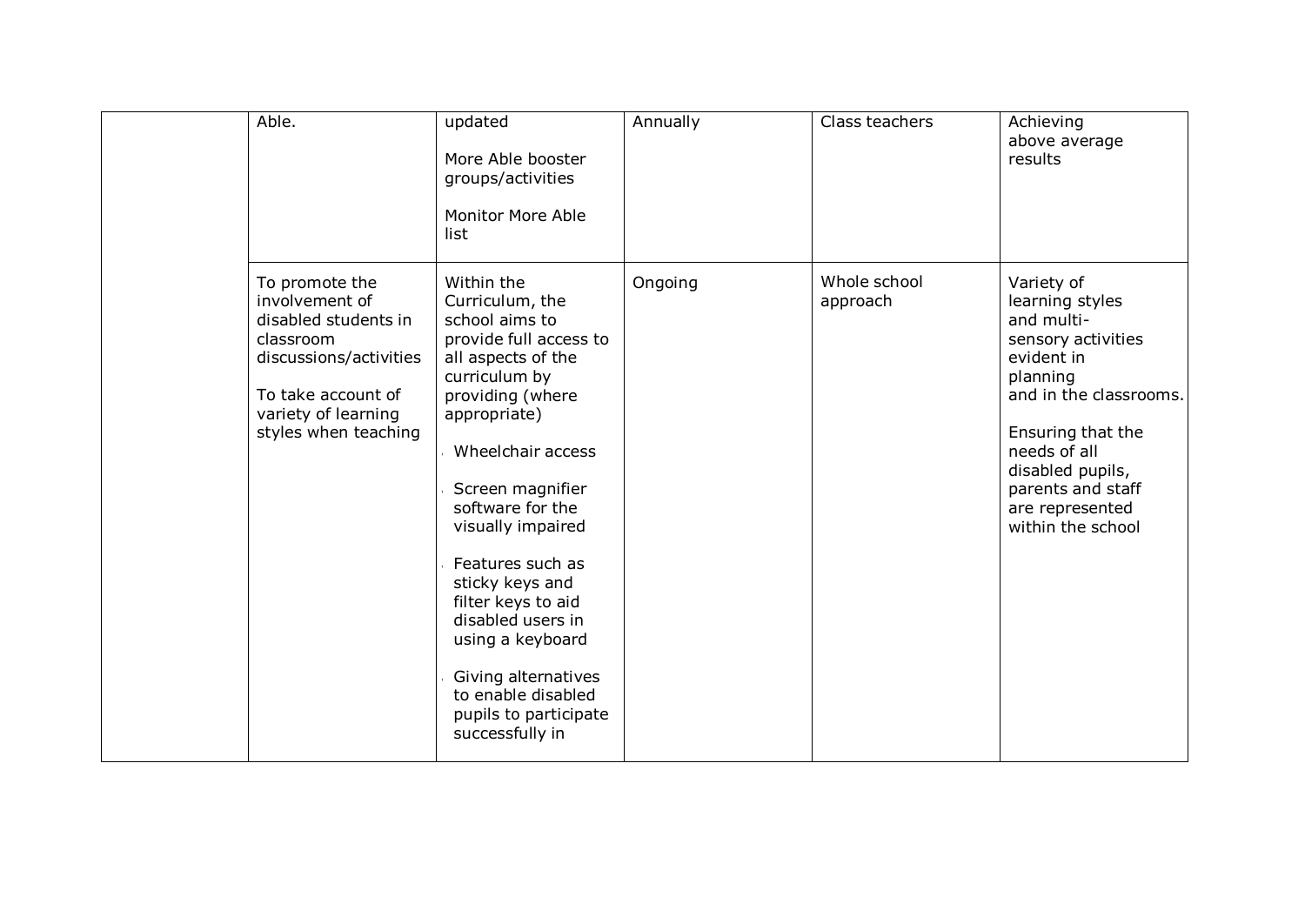|                  |                                                                                | Creating positive<br>images of disability<br>within the school<br>so that pupils grow<br>into adults who<br>have some<br>understanding of<br>the needs of<br>disabled people. |                                                            |                                                         |                                                                          |
|------------------|--------------------------------------------------------------------------------|-------------------------------------------------------------------------------------------------------------------------------------------------------------------------------|------------------------------------------------------------|---------------------------------------------------------|--------------------------------------------------------------------------|
| <b>Long Term</b> | To evaluate and<br>review the above<br>short and long term<br>targets annually | As above                                                                                                                                                                      | Annually                                                   | SLT, Core<br>curriculum co-<br>ordinators,<br>Governors | All children<br>making good<br>progress.                                 |
|                  | To deliver findings to<br>the Governing Body                                   | Finance and<br>Curriculum Governors<br>meetings                                                                                                                               | <b>Annually Termly</b><br>SEN Governor /<br>SENCO meetings | Inclusion<br>SLT/SEN Governor                           | Governors fully<br>informed about<br>Inclusion provision<br>and progress |

### **4 Access to Information**

|                   | <b>Targets</b>                               | <b>Strategies</b>                                                     | <b>Timescale</b> | <b>Responsibility</b>                          | <b>Success Criteria</b>                              |
|-------------------|----------------------------------------------|-----------------------------------------------------------------------|------------------|------------------------------------------------|------------------------------------------------------|
| <b>Short Term</b> | To increase Home<br>Access to<br>information | Compiling<br>information on<br>materials to be<br>included on website | Ongoing          | Headteacher &<br>Governors<br>Computing Leader | Appointed web<br>designers.<br>Structure of web site |
|                   | Increase use of all                          |                                                                       |                  |                                                |                                                      |